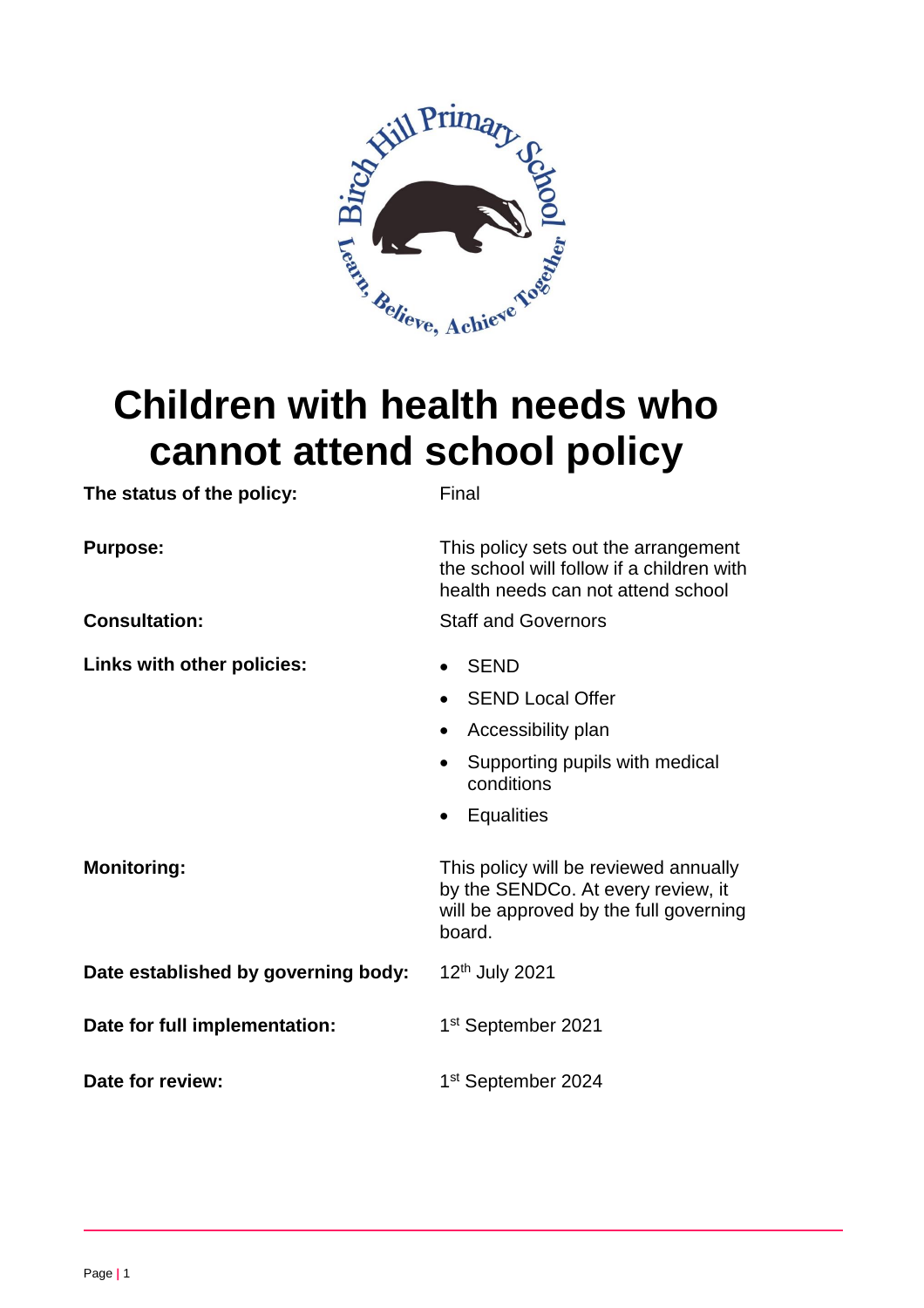**Contents** 

# <span id="page-1-0"></span>**1. Aims**

This policy aims to ensure that:

- Suitable education is arranged for pupils on roll who cannot attend school due to health needs
- Pupils, staff and parents understand what the school is responsible for when this education is being provided by the local authority

# <span id="page-1-1"></span>**2. Legislation and guidance**

This policy reflects the requirements of the [Education Act 1996.](http://www.legislation.gov.uk/ukpga/1996/56/section/19) It also based on guidance provided by our local authority

[https://www.bracknell-forest.gov.uk/sites/default/files/documents/policy-supporting-pupils](https://www.bracknell-forest.gov.uk/sites/default/files/documents/policy-supporting-pupils-with-medical-needs-2020.pdf)[with-medical-needs-2020.pdf](https://www.bracknell-forest.gov.uk/sites/default/files/documents/policy-supporting-pupils-with-medical-needs-2020.pdf)

### <span id="page-1-2"></span>**3. The responsibilities of the school**

Schools must be providing support for their pupils with medical needs under their statutory duties as defined in 'Supporting pupils with medical conditions at school' (DfE, 2014). It is only when the pupil's medical condition becomes too complex or the risks are too great to manage in school that this policy would then apply.

### **3.1 If the school makes arrangements**

Initially, Birch Hill we will attempt to make arrangements to deliver suitable education for children with health needs who cannot attend school.

- The headteacher and SENDCo will be responsible for making and monitoring these arrangements,. Such as;
	- o sending work home,
	- o working closely with the hospital school
	- o consulting with the Local Authority for further advice and guidance

the school will also consult parents and children about these arrangements

If needed, Birch Hill will make a referral to College Hall at the earliest date when a pupil is too sick to attend school using the standard PRU referral form. Medical evidence from a medical practitioner (paediatrician or CAHMS) stating that the pupil is currently too sick to attend school needs.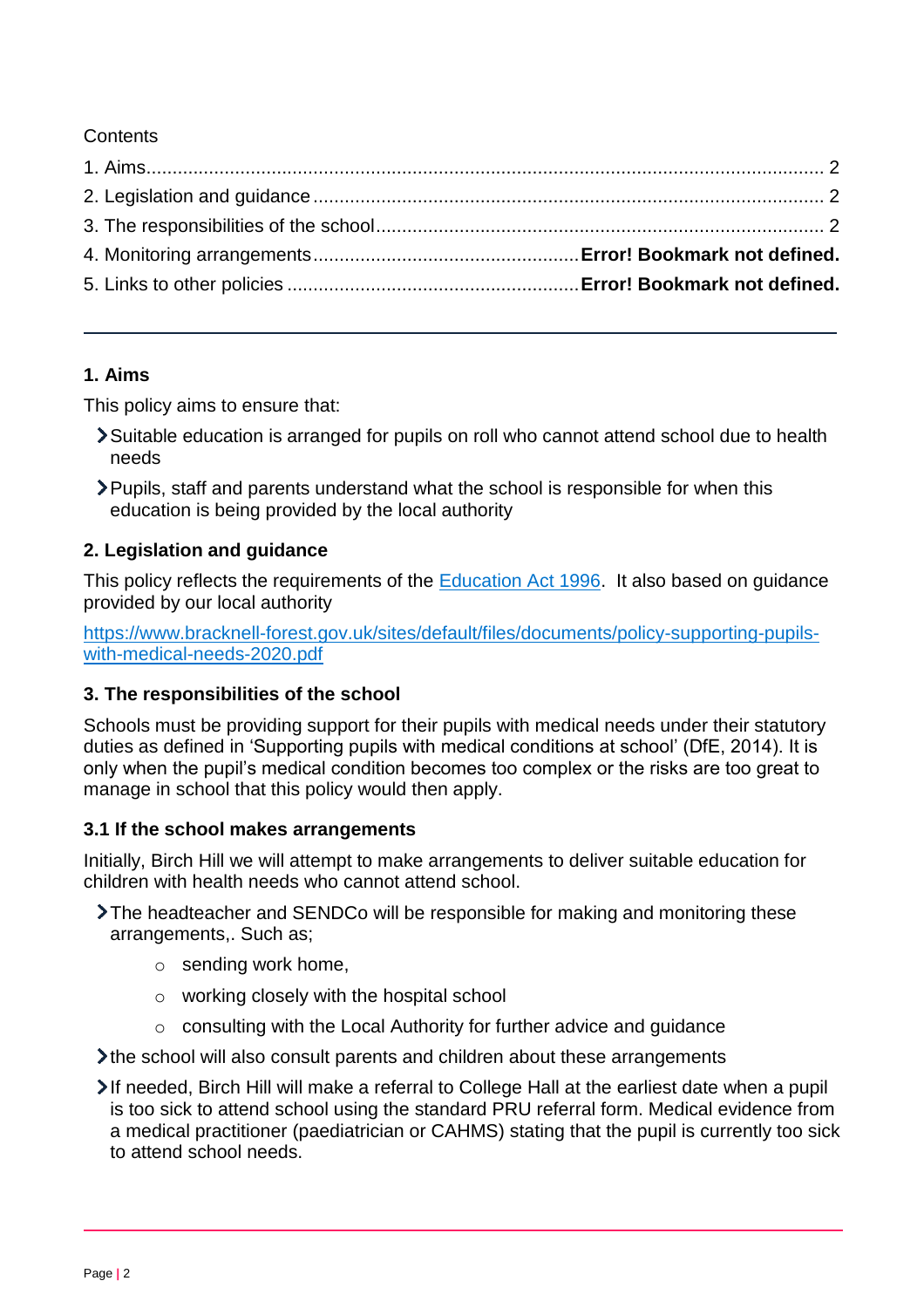- The referral needs to include details of the reasonable adjustments in place and the dates of the review meetings and a copy of a 'My Support Arrangements' document. To avoid delay in provision College Hall will support pupils absent from school who are currently supported at GP level but medical evidence from the GP needs to state that further investigation from a medical consultant has been sought.
- > College Hall will write to the school via email to state whether the referral has been accepted. If the referral is not accepted a reason will be given and the school may be signposted to another agency. College Hall will contact the school and ask them to arrange a support meeting at the school, where possible. The provision agreed will be informed by advice from medical professionals, the school, the views of the parents and the pupil. Where the pupil's illness is protracted, updated medical evidence will be requested.
- The plans for the longer-term outcome and the next steps in a pupil's education will be agreed at the start of the commissioned support, intervention or provision, according to the statutory guidance for Alternative Provision (2013).
- Birch Hill and College Hall will work together to ensure we are aware of each other's role, and responsibilities and to ensure the child's reintegrated back to school as smoothly as possible.

### **3.2 If the local authority makes arrangements**

If the school can't make suitable arrangements, Bracknell Forest will become responsible for arranging suitable education for these children.

- In line with its duty, Bracknell Forest Council (BFC) will oversee suitable full-time education (or as much education as the child's health condition allows) for children of compulsory school age who, because of illness, would otherwise not receive suitable education. This applies whether or not the child is on the roll of a school and whatever the type of school they attend. It applies to children who are pupils in Academies, Free Schools, special schools and independent schools as well as those in maintained schools.
- Further guidance is available from Bracknell Forest at

https://www.bracknell-forest.gov.uk/sites/default/files/documents/policy-supportingpupils-with-medical-needs-2020.pdf

In cases where the local authority makes arrangements, the school will:

- Work constructively with the local authority, providers, relevant agencies and parents to ensure the best outcomes for the pupil
- Share information with the local authority and relevant health services as required
- Help make sure that the provision offered to the pupil is as effective as possible and that the child can be reintegrated back into school successfully
- When reintegration is anticipated, work with the local authority to:
	- Plan for consistent provision during and after the period of education outside the school, allowing the pupil to access the same curriculum and materials that they would have used in school as far as possible